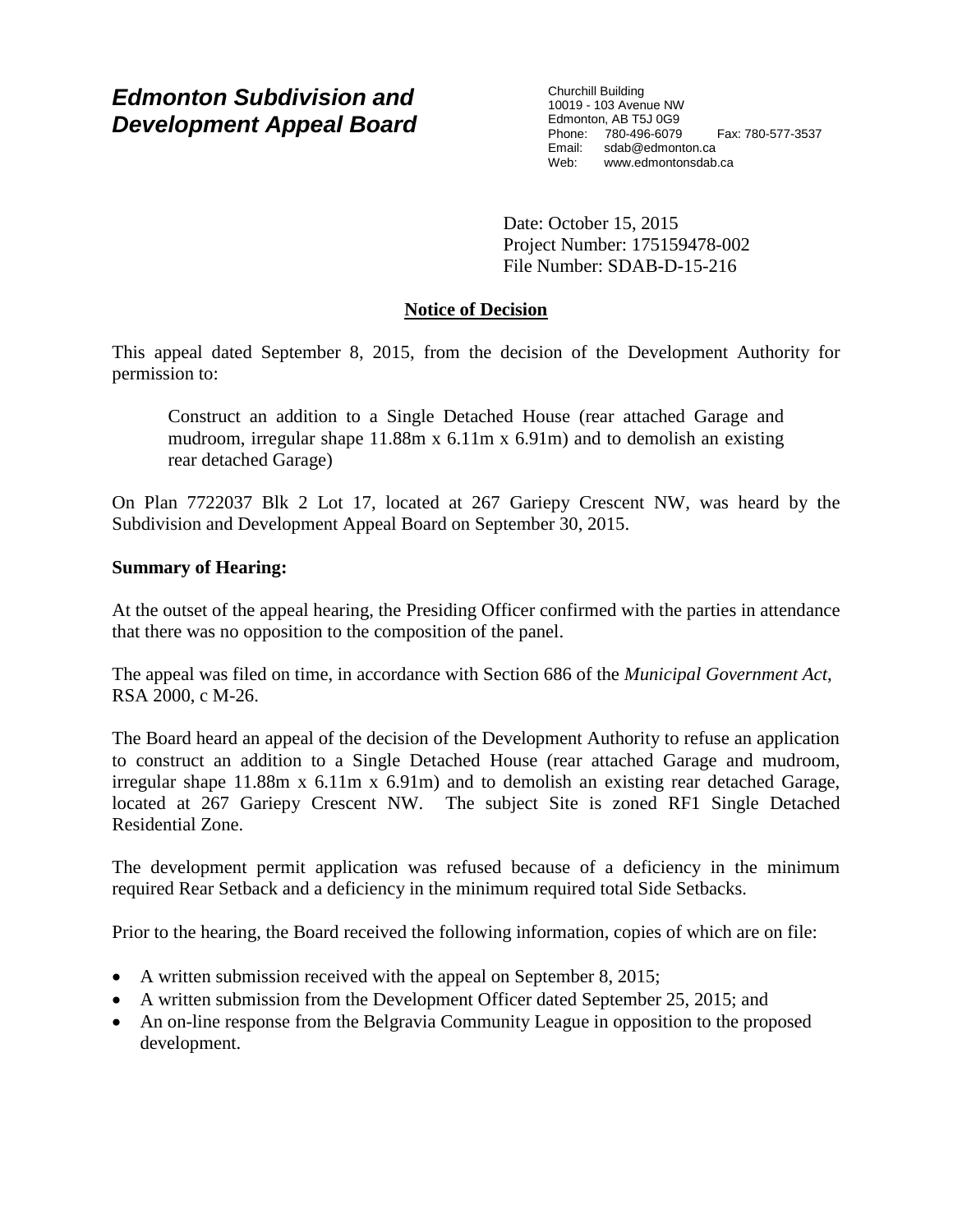The Board heard from the Appellant, Ms. Beverley O'Brien, who submitted a letter outlining her reasons for appeal and signatures of support, marked Exhibit "A", and provided the following information:

- 1. She has lived in this house for 24 years and is the second owner.
- 2. This is one of only two houses with Garages off the Lane.
- 3. There is very little traffic in the Rear Lane.
- 4. Her neighbours would prefer that the Lane not be used at all because it provides a nice area for children to play road hockey.
- 5. Both of the adjacent neighbours support the proposed rear attached Garage and addition with a shorter Driveway.
- 6. The proposed addition has been designed by an architect and will be a nice addition to her property and the entire neighbourhood.
- 7. The shorter access to the proposed Garage will make snow clearing easier and will be safer than the existing Garage.
- 8. The Bylaw requirements have changed since she purchased the house and detached Garage.
- 9. This property is unique to the Lane.

Ms. O'Brien provided the following responses to questions:

- 1. The proposed two car Garage will be similar in size and location to the existing detached Garage.
- 2. The Garage door will now access the lane directly.
- 3. The proposed addition will provide additional amenity space in the Rear Yard.
- 4. This lot fronts a curved crescent and a front attached Garage is therefore not possible.
- 5. The doors of the proposed Garage will face the Lane and result in less snow piling up behind the Garage.
- 6. She left the design to an architect and assumed that the property would conform to all of the regulations.
- 7. Moving the addition to comply with the Setback requirements would impact the siting of the proposed development to provide a direct path into the kitchen.
- 8. She estimated that the existing Garage is closer to the fence than the proposed addition, and the proposed Garage will be sited similarly to the existing detached Garage with a deficiency of 0.4 metres in the minimum required Side Setback.
- 9. There will be no windows on that side of the addition to preserve the privacy of the neighbours.

The Board then heard from Mr. Xie, representing the Sustainable Development Department, who provided the following responses to questions:

- 1. The Appellant made a good case for the variances that are required for the proposed development.
- 2. He conceded that the Lane is unique and not heavily used.
- 3. He agreed that direct Driveway access at the rear of the property will improve safety.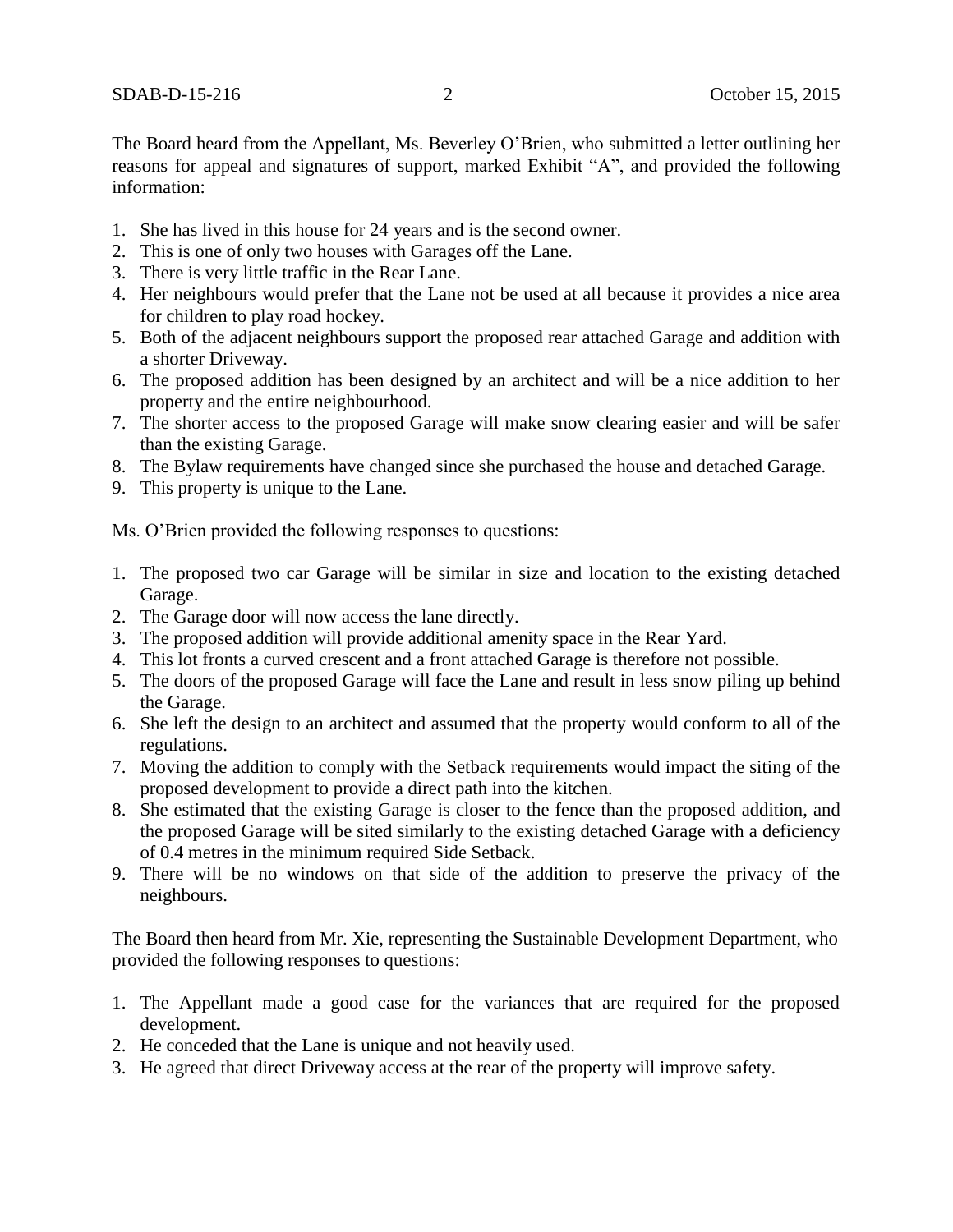- 4. The proposed Garage would comply if it was not attached to the house, but then would require a variance in the minimum required Rear Setback because of the location of the house.
- 5. The proposed Garage is setback 1 metre further than the existing detached Garage.
- 6. The minimum required total Side Setback (20 percent of the Site Width) was calculated by using the width of the lot at the front property line.
- 7. The principal dwelling complies with the Setback requirements.
- 8. The subject lot is wider at the rear.

Ms. O'Brien made the following points in rebuttal:

- 1. She relied on the architectural drawings and measurements that were submitted by her architect.
- 2. She confirmed that the drawings on file are an accurate reflection of the proposed development.
- 3. It was her opinion that the deficiency in the Side Setback may be the result of the projection of the eaves.
- 4. She reiterated her opinion that the proposed attached rear Garage will be a good safe addition for this neighbourhood.

## **Decision:**

The appeal is **ALLOWED** and decision of the Development Authority **is REVOKED**. The development is **GRANTED** as applied for to the Development Authority, subject to the following conditions:

- 1. The Driveway access must maintain a minimum clearance of 1.5 metres from the service pedestal and all other surface utilities;
- 2. Immediately upon completion of the exterior alterations, the site shall be cleared of all debris; and
- 3. As far as reasonably practicable, the design and use of exterior finishing materials used shall be similar to, or better than, the standard of surrounding development.

In granting the development the following variances to the *Edmonton Zoning Bylaw* are allowed:

- 1. The deficiency of 5.57 metres in the minimum Rear Setback required under Section 110.4(9) of the *Edmonton Zoning Bylaw*.
- 2. The deficiency of 0.4 metres in the minimum required total Side Setbacks, that being 20 percent of the Site Width, which is otherwise required under Section 110.4(10) of the *Edmonton Zoning Bylaw*.

## **Reasons for Decision:**

The Board finds the following: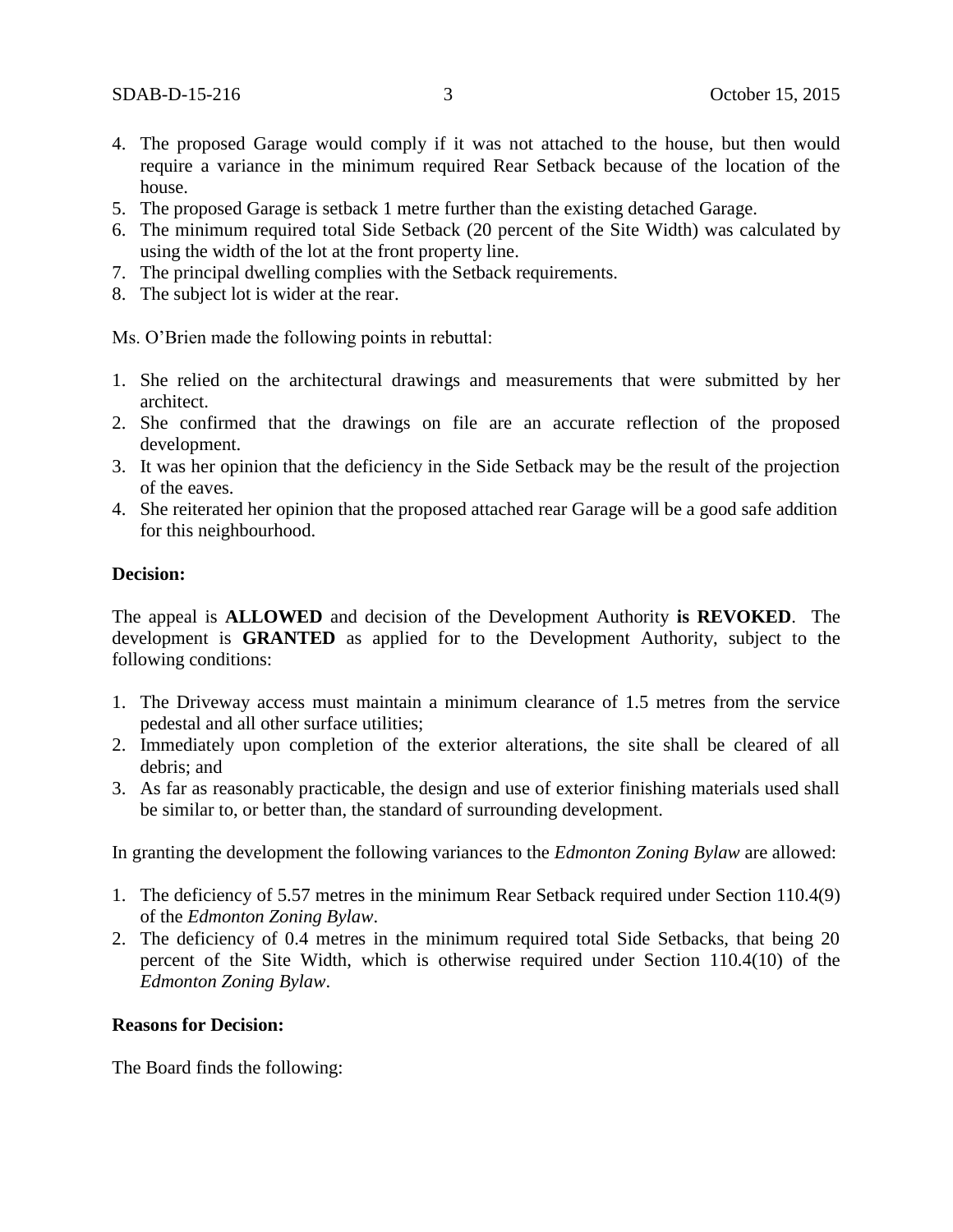- 1. The proposed development is Accessory to a Permitted Use in the RF1 Single Detached Residential Zone.
- 2. The Development Officer conceded, based on the evidence provided by the Appellant that the variance in the minimum required total Side Setbacks will be mitigated because the subject site is a pie-shaped Lot that widens to the rear.
- 3. The variance in the minimum required Rear Setback has been granted for the following reasons:
	- a) The Board accepts the evidence of the Appellant that the proposed development will improve safety in the rear Lane.
	- b) The proposed two car attached Garage will be similar in size and location to the existing detached garage and therefore the visual impact will remain virtually unchanged.
- 4. The Appellant submitted a letter of support signed by adjacent property owners, marked Exhibit "A".
- 5. The Board notes that there were no letters of objection received and no one appeared in opposition to the proposed development.
- 6. Based on the above**,** it is the opinion of the Board that the proposed development will not unduly interfere with the amenities of the neighbourhood, nor materially interfere with or affect the use, enjoyment or value of neighbouring parcels of land.

#### **Important Information for the Applicant/Appellant**

- 1. This is not a Building Permit. A Building Permit must be obtained separately from the Sustainable Development Department, located on the  $5<sup>th</sup>$  Floor, 10250 – 101 Street, Edmonton.
- 2. Obtaining a Development Permit does not relieve you from complying with:
	- a) the requirements of the *Edmonton Zoning Bylaw*, insofar as those requirements have not been relaxed or varied by a decision of the Subdivision and Development Appeal Board;
	- b) the requirements of the *Alberta Safety Codes Act*, RSA 2000, c S-1;
	- c) the requirements of the *Permit Regulation*, Alta Reg 204/2007;
	- d) the requirements of any other appropriate federal, provincial or municipal legislation; and
	- e) the conditions of any caveat, covenant, easement or other instrument affecting a building or land.
- 3. When an application for a Development Permit has been approved by the Subdivision and Development Appeal Board, it shall not be valid unless and until any conditions of approval, save those of a continuing nature, have been fulfilled.
- 4. A Development Permit will expire in accordance to the provisions of Section 22 of the *Edmonton Zoning Bylaw 12800*, as amended.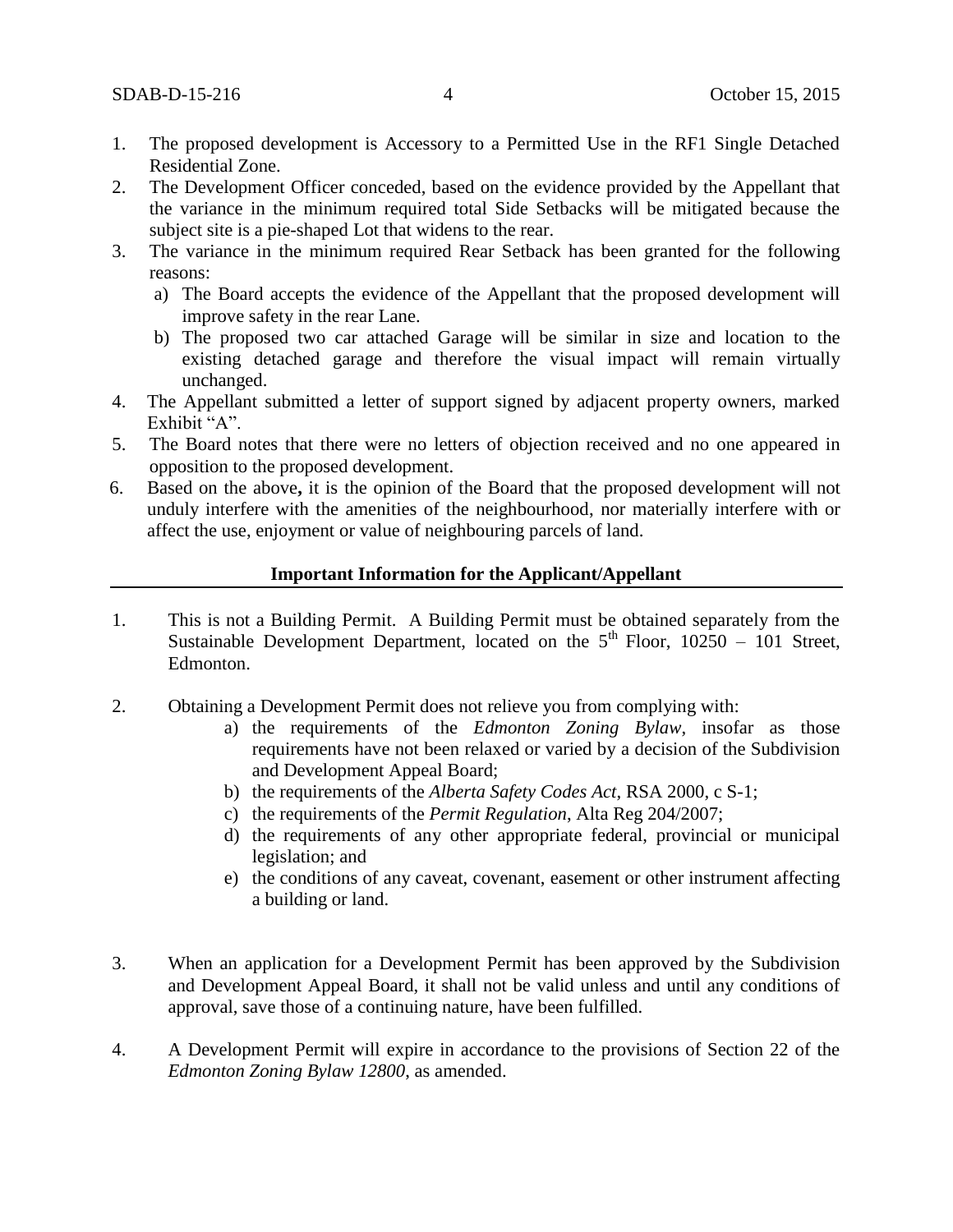- 5. This decision may be appealed to the Alberta Court of Appeal on a question of law or jurisdiction under Section 688 of the *Municipal Government Act*, RSA 2000, c M-26. If the Subdivision and Development Appeal Board is served with notice of an application for leave to appeal its decision, such notice shall operate to suspend the Development Permit.
- 6. When a decision on a Development Permit application has been rendered by the Subdivision and Development Appeal Board, the enforcement of that decision is carried out by the Sustainable Development Department, located on the 5th Floor, 10250 – 101 Street, Edmonton.

*NOTE: The City of Edmonton does not conduct independent environmental checks of land within the City. If you are concerned about the stability of this property for any purpose, you should conduct your own tests and reviews. The City of Edmonton, when issuing a development permit, makes no representations and offers no warranties as to the suitability of the property for any purpose or as to the presence or absence of any environmental contaminants on the property.*

Wington Titth

Mr. W. Tuttle, Presiding officer Subdivision and Development Appeal Board

c.c. City of Edmonton, Sustainable Development Department, Attn: Mr. J. Xie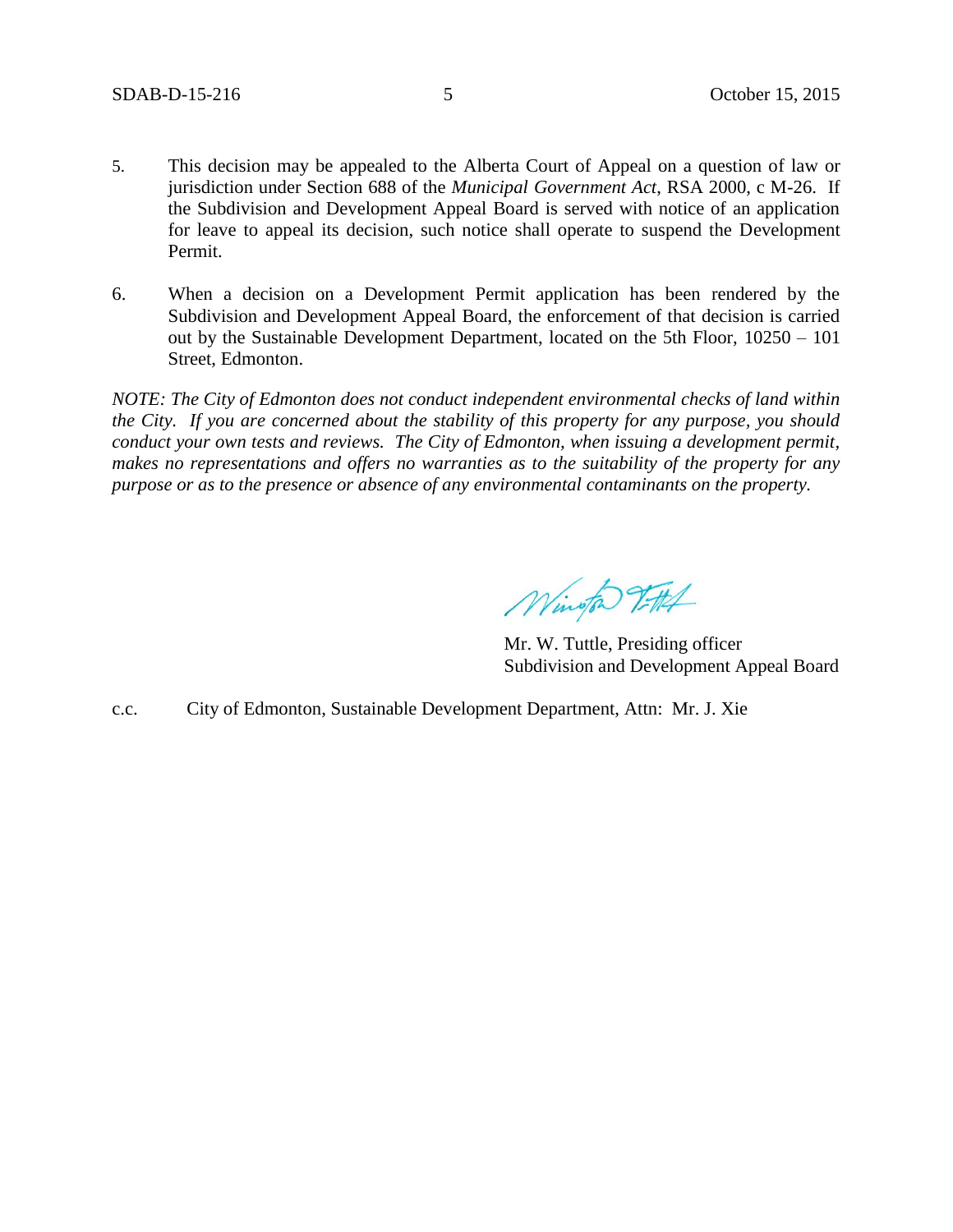# *Edmonton Subdivision and Development Appeal Board*

Churchill Building 10019 - 103 Avenue NW Edmonton, AB T5J 0G9 Phone: 780-496-6079 Fax: 780-577-3537 Email: sdab@edmonton.ca<br>Web: www.edmonton.ca Web: www.edmontonsdab.ca

Date: October 15, 2015 Project Number: 175574886-001 File Number: SDAB-D-15-217

## **Notice of Decision**

This appeal dated September 8, 2015, from the decision of the Development Authority for permission to:

Construct a Semi-detached House with front verandas, 2 fireplaces, rear uncovered decks  $(3.05m \times 6.1m)$ , uncovered rooftop patios  $(6.09m \times 4.27m)$  and Basement development (Not to be used as an additional Dwellings), and to demolish a Single Detached House and Accessory Building rear Detached Garage

On Plan 2938HW Blk 13 Lot 63, located at 11424 - 71 Avenue NW, was heard by the Subdivision and Development Appeal Board on September 30, 2015.

## **Summary of Hearing:**

At the outset of the appeal hearing, the Presiding Officer confirmed with the parties in attendance that there was no opposition to the composition of the panel.

The appeal was filed on time, in accordance with Section 686 of the *Municipal Government Act*, RSA 2000, c M-26.

The Board heard an appeal of the decision of the Development Authority to refuse an application to construct a Semi-detached House with front verandas, 2 fireplaces, rear uncovered decks (3.05m x 6.1m), uncovered rooftop patios (6.09m x 4.27m) and Basement development (Not to be used as an additional Dwellings), and to demolish a Single Detached House and Accessory Building rear Detached Garage, located at 11424 – 71 Avenue NW. The subject Site is zoned RF1 Single Detached Residential Zone and is within the Mature Neighbourhood Overlay and the McKernan-Belgravia Station Area Redevelopment Plan.

The development permit application was refused for the following reasons:

- 1) an excess in the maximum allowable Height;
- 2) the proposed development will overlook into the Amenity Spaces affecting the privacy of the adjacent neighbours;
- 3) the proposed development may also impede on the sunlight penetration into adjacent properties; and
- 4) a deficiency in the minimum required interior Side Setback.

Prior to the hearing, the Board received the following information, copies of which are on file: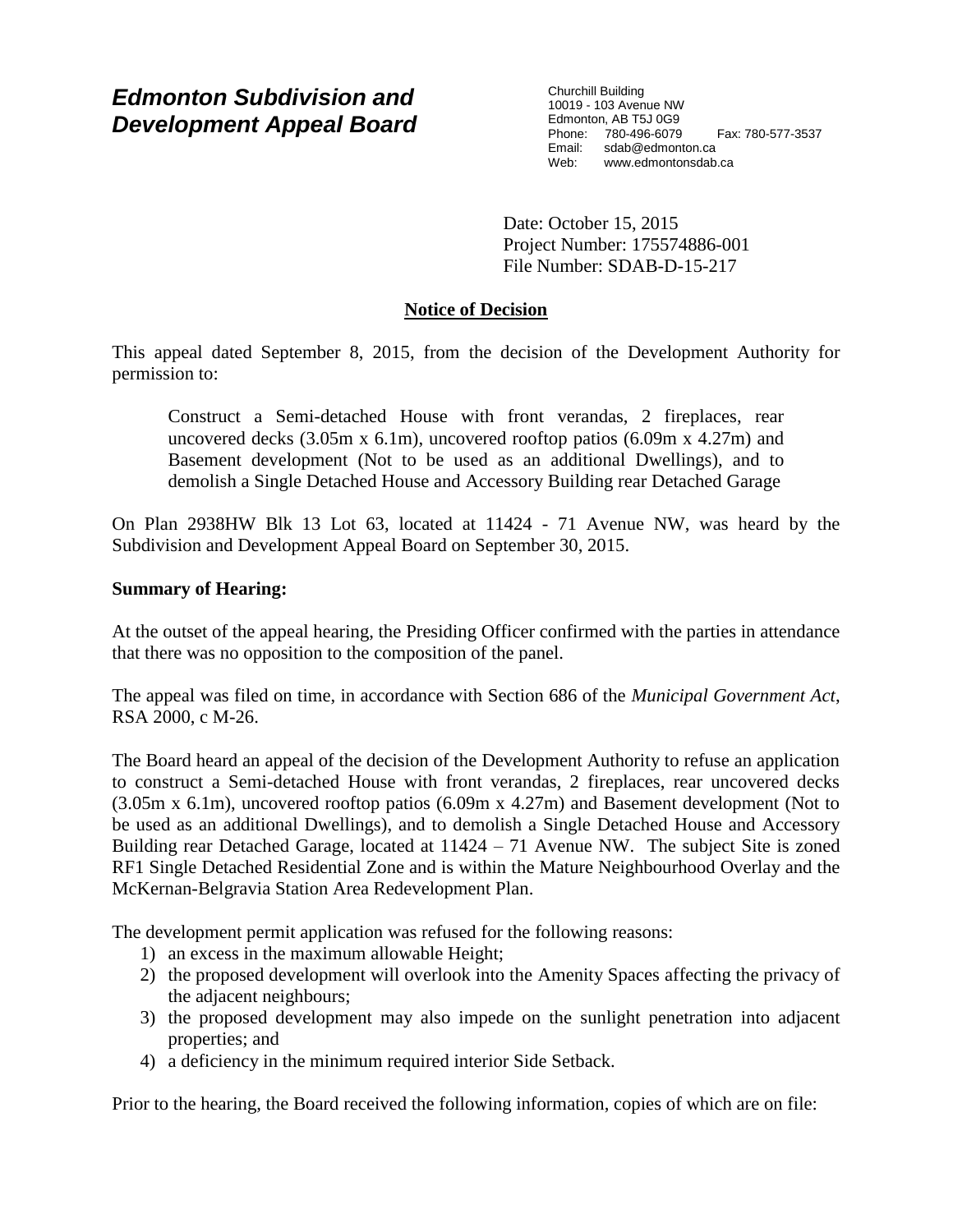- Submission from the Appellant dated September 8, 2015;
- An additional submission from the Appellant dated September 25, 2015;
- A written submission from the Development Officer dated September 25, 2015; and
- A copy of the McKernan-Belgravia Station Area Redevelopment Plan.

The Board heard from Mr. Kevin Cooper, agent for the Appellants Mr. Sundeep Randhawa and Mr. Roshan Kalra, who were also in attendance. Mr. Cooper used a PowerPoint presentation and made the following points in support of the appeal:

- 1. This is a neighbourhood comprised predominantly of Single Detached and Semi-detached Housing.
- 2. Maximum allowable height in the RF1 Zone is 10 metres. However, this site falls within the Mature Neighbourhood Overlay which restricts the maximum allowable Height to 8.6 metres.
- 3. Depending on roof style, Height is measured differently, but all roof types can be built up to 10.2 metres to the ridge.
- 4. The proposed design that includes a flat roof presented some design challenges in order to comply with the requirements of the *Edmonton Zoning Bylaw*.
- 5. It was his opinion that it is not the intent of the *Edmonton Zoning Bylaw* to determine architectural features and design elements.
- 6. Due to the Setbacks, the proposed  $2\frac{1}{2}$  storey structure will be nearly invisible from the front street and the rear Lane.
- 7. The 2 ½ storey wall abutting the side of the house only spans 33 percent of the length of the house which will minimize the massing impact.
- 8. He referenced photographs of similar 2 ½ storey houses on this block, including one located across the intersection from the subject Site.
- 9. Privacy screening can be installed on the east and west sides of the proposed roof top patio to address any privacy concerns and there is a stand of mature trees that will provide privacy for neighoburing properties to the north.
- 10. Neighbourhood consultation was undertaken by providing a letter outlining the required variances and a full set of plans to all of the residents within the 60 metre notification radius.
- 11. Six signatures of support were received, 7 residents did not respond and 1 signature in opposition was received from a neighbour who is also the Director of Planning for the Belgravia Community League.
- 12. He noted that the Community League had provided an on line response in opposition to the proposed development.
- 13. It was clarified that duplicate signatures contained on the petition of support were from individuals who owned more than one property.
- 14. Mr. Cooper outlined how the proposed design supports City Policy Goals contained on page 8 and 9 of his written submission.
- 15. The variance in the minimum required Side Setbacks translates to approximately 2 inches and will not be noticeable from the front street. The variance will have no impact on building code requirements or the use and enjoyment of neighbouring properties.

Mr. Cooper provided the following responses to questions: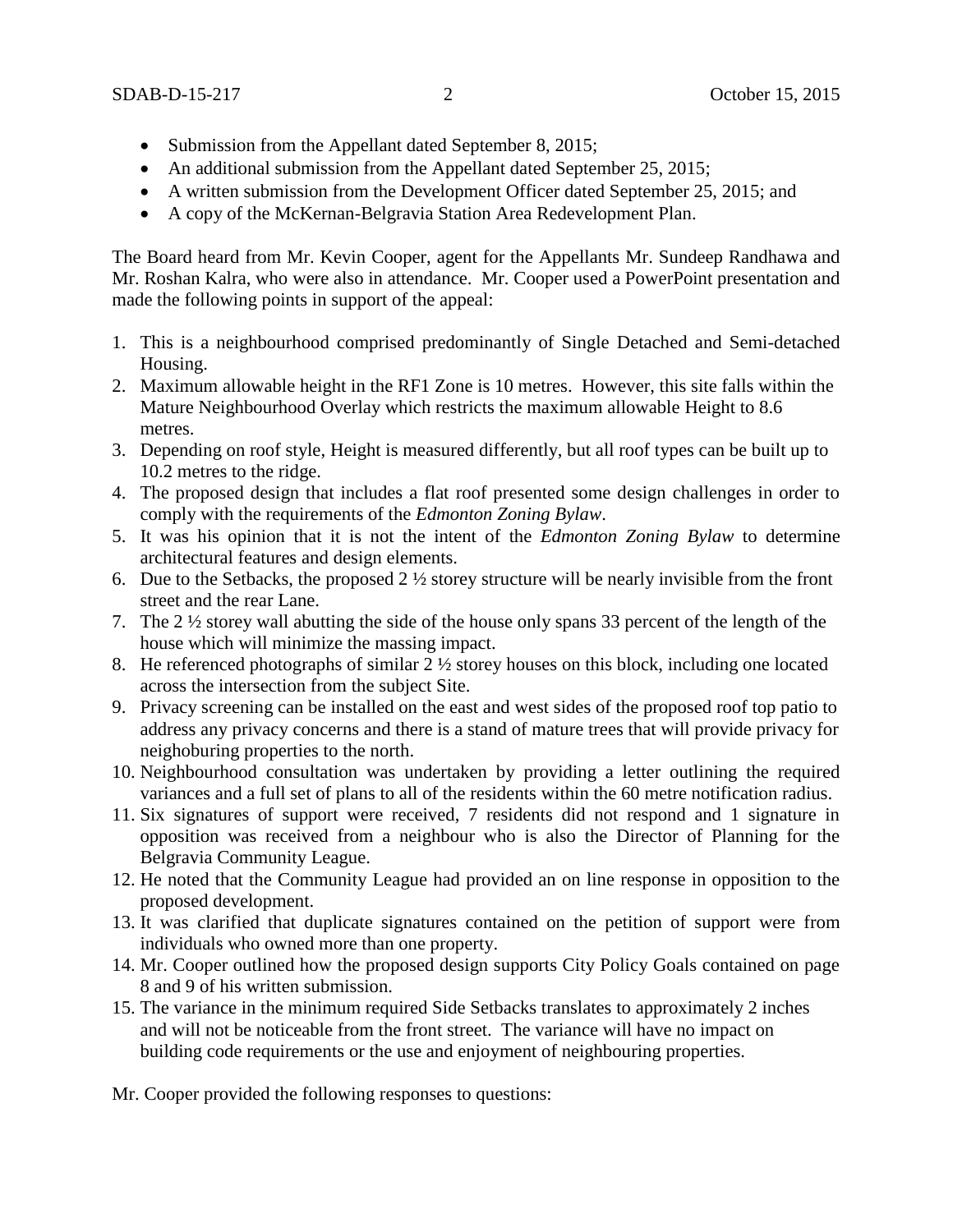- 1. In order to address the Height and any privacy concerns, wood screening can be installed without covering or enclosing the proposed roof top patio.
- 2. The design plans have not been finalized to date.
- 3. The patios face north and the lot Grades toward the Lane.

The Board then heard from Mr. George Robinson, representing the Sustainable Development Department who appeared on behalf of Ms. Kendall Heimdahl. Mr. Robinson provided the following information:

- 1. He referenced Section 4.4 of the McKernan-Belgravia Station Area Redevelopment Plan and indicated that the Height had to conform to the built form.
- 2. The Area Redevelopment Plan does not support Semi-detached Housing
- 3. The guidelines for determining the Height of a flat roof structure were established through the intent of City Council.
- 4. The height of a parapet is regulated by Section 52 of the *Edmonton Zoning Bylaw*.
- 5. He could not comment on the provision of privacy screening on the proposed roof top patio because it was not included on the plans that were submitted with the development permit application.
- 6. The Development Officer's report includes a proposed condition of approval that privacy screening be provided pursuant to Section 814(3)(8) of the *Edmonton Zoning Bylaw*.

Mr. Robinson provided the following responses to questions:

- 1. The McKernan-Belgravia Station Area Redevelopment Plan encourages higher density housing than Semi-detached Housing.
- 2. This is a neighbourhood in transition and the long term plan does not include Semi-detached Housing.

Mr. Cooper made the following points in rebuttal:

- 1. A Semi-detached House is currently being constructed on a site located two blocks west of the subject site and there are other Semi-detached Houses on this block.
- 2. A higher density development on this Site would have similar or greater impacts on the privacy of neighbouring property owners.
- 3. The current real estate market is dictating the development of Semi-detached Housing rather than Apartment housing.
- 4. It was his opinion that the *Municipal Government Act* requires the Board to regard Statutory Plans but it does not have to comply with those plans.

It was later clarified that Section 687(3)(a.1) of the *Municipal Government Act* states that "In determining an appeal, the subdivision and development appeal board *must* comply with the land use policies and statutory plans and, subject to clause (d), the land use bylaw in effect" [emphasis added].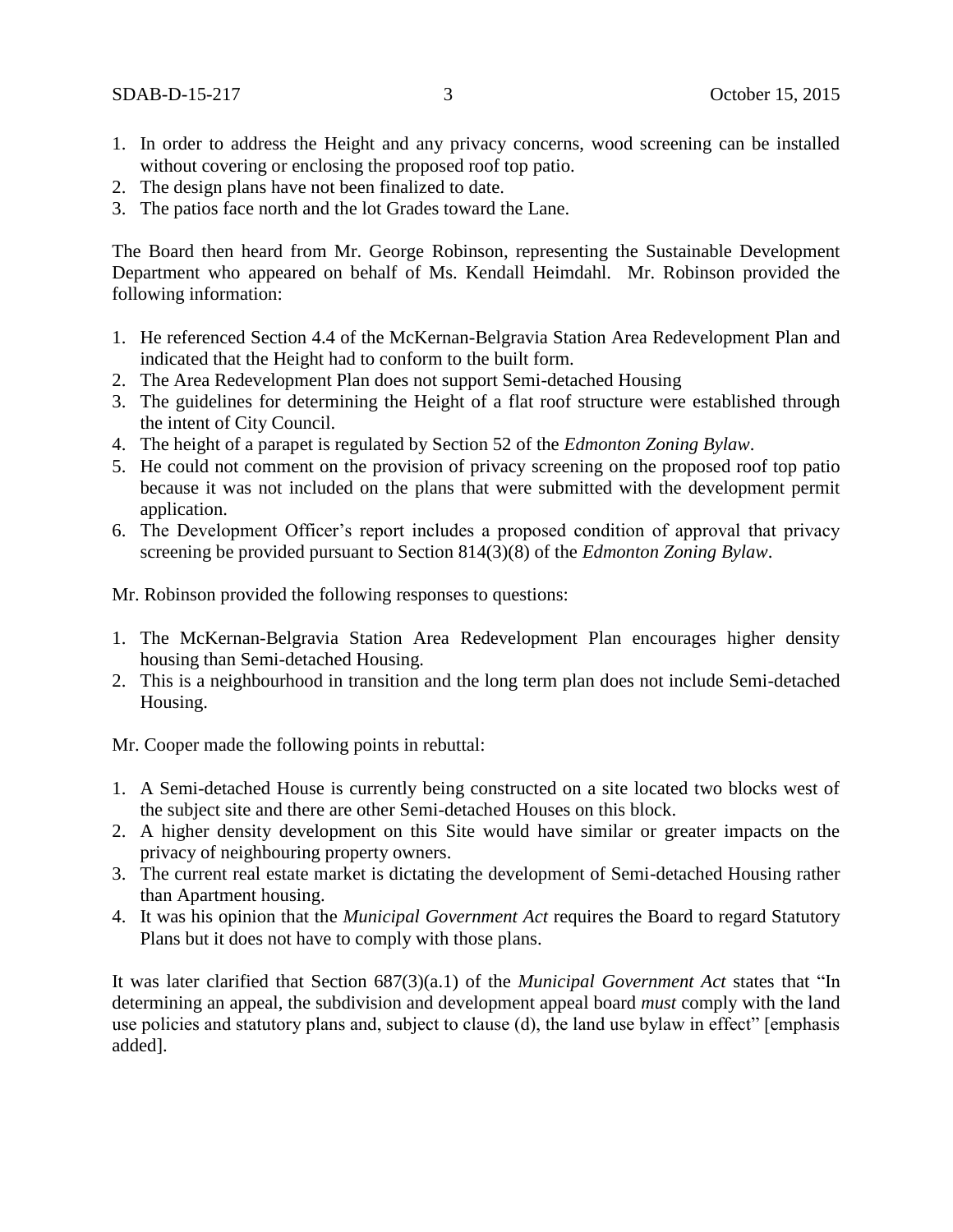#### **Decision:**

The appeal is **ALLOWED** and the decision of the Development Authority is **REVOKED**. The development is **GRANTED** as applied for to the Development Authority, subject to the following condition:

1. That the Applicant install Privacy Screening on the east and west sides of the proposed uncovered roof top patio as shown in the highlighted areas of the attached "Schedule A", pursuant to Section 814.3(8) of the *Edmonton Zoning Bylaw*.

In granting the development the following variances to the *Edmonton Zoning Bylaw* are allowed:

- 1. The excess of 1.4 metres in the maximum allowable Height, pursuant to Section 814.3(13) of the *Edmonton Zoning Bylaw*.
- 2. The deficiency of 0.06 metres in the minimum required interior (left) Side Setback and the deficiency of 0.05 metres in the minimum required interior (right) Side Setback, pursuant to Section 814.3(3)(b) of the *Edmonton Zoning Bylaw.*

#### **Reasons for Decision:**

The Board finds the following:

- 1. Semi-detached Housing is a Discretionary Use in the RF1 Single Detached Residential Zone.
- 2. The proposed development is consistent with the increased densification policy objectives of the Municipal Development Plan, *The Way We Grow*, specifically Policy 3.1.1.2 to encourage a minimum of 25 percent of city-housing unit growth to locate in the Downtown and mature neighbourhoods and around LRT stations and transit centres where infrastructure capacity supports development. The proposed development is also consistent with Policy 4.4.1.1 to provide a broad and varied housing choice, incorporating housing for various demographic and income groups in all neighbourhoods.
- 3. The proposed development is in keeping with Section 4.4.5 of the McKernan-Belgravia Station Area Redevelopment Plan to ensure that over the longer term, single family properties fronting 71 Avenue and located along the gateway intersection at 114 Street could be intensified given the proximity to the University of Alberta's South Campus.
- 4. Based on the evidence provided, the proposed Semi-detached House is compatible with and characteristic of housing choices that have been developed on this block which include Semi-detached Housing, Single Detached Housing and Apartment Housing.
- 5. Further, the density of the proposed development is not uncharacteristic of the area.
- 6. The Board has granted the variance in the maximum allowable Height for the following reasons:
	- a) The total overall Height is 10 metres, however, the proposed half Storey loft area is set back to reduce the massing affect. Therefore the total visible Height from the lane is 6.43 metres or the Height of a two Storey structure.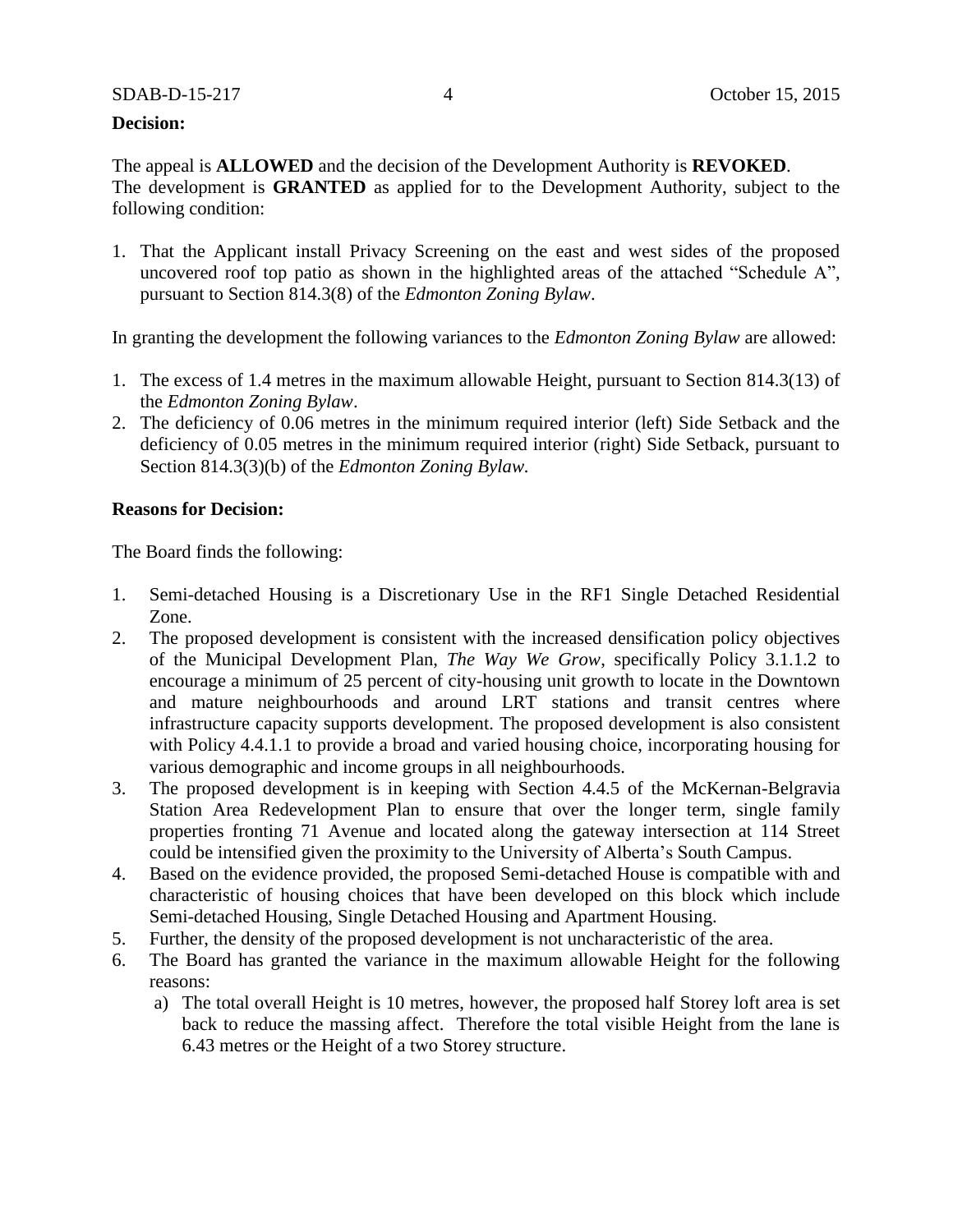- b) The proposed half Storey loft area, is set back from the front and rear of the second Storey and only occupies 65 percent of the floor space atop the second Storey which will mitigate the variance required in the maximum allowable Height requirement.
- c) The condition imposed to provide Privacy Screening on two sides of the proposed roof top patio will prevent overlook into the Amenity Spaces of neighbouring properties and ensure the privacy of neighbouring property owners.
- d) Based on the evidence provided, there is a stand of mature trees that will provide privacy for neighbouring properties to the north.
- 7. The Appellant complied with the consultation requirements of Section 814.3(24) of the *Edmonton Zoning Bylaw* by sending letters and a copy of the proposed plans to property owners who reside in the 60 metres notification radius. Six provided written support for the proposed development, nine did not respond and one provided written opposition to the proposed development.
- 8. The Board also notes that written opposition was received from the Director of Planning for the Belgravia Community League.
- 9. The Board has allowed the deficiency of 0.06 metres in the minimum required interior (left) Side Setback and the deficiency of 0.05 metres in the minimum required interior (right) Side Setback based on the legal maxim *de minimis non curat lex*, or the law does not concern itself with trifling matters**.**
- 10. Based on the above, it is the opinion of the Board that the proposed development will not unduly interfere with the amenities of the neighbourhood, nor materially interfere with or affect the use, enjoyment or value of neighbouring parcels of land.

## **Important Information for the Applicant/Appellant**

- 1. This is not a Building Permit. A Building Permit must be obtained separately from the Sustainable Development Department, located on the  $5<sup>th</sup>$  Floor, 10250 – 101 Street, Edmonton.
- 2. Obtaining a Development Permit does not relieve you from complying with:
	- a) the requirements of the *Edmonton Zoning Bylaw*, insofar as those requirements have not been relaxed or varied by a decision of the Subdivision and Development Appeal Board;
	- b) the requirements of the *Alberta Safety Codes Act*, RSA 2000, c S-1;
	- c) the requirements of the *Permit Regulation*, Alta Reg 204/2007;
	- d) the requirements of any other appropriate federal, provincial or municipal legislation; and
	- e) the conditions of any caveat, covenant, easement or other instrument affecting a building or land.
- 3. When an application for a Development Permit has been approved by the Subdivision and Development Appeal Board, it shall not be valid unless and until any conditions of approval, save those of a continuing nature, have been fulfilled.
- 4. A Development Permit will expire in accordance to the provisions of Section 22 of the *Edmonton Zoning Bylaw 12800*, as amended.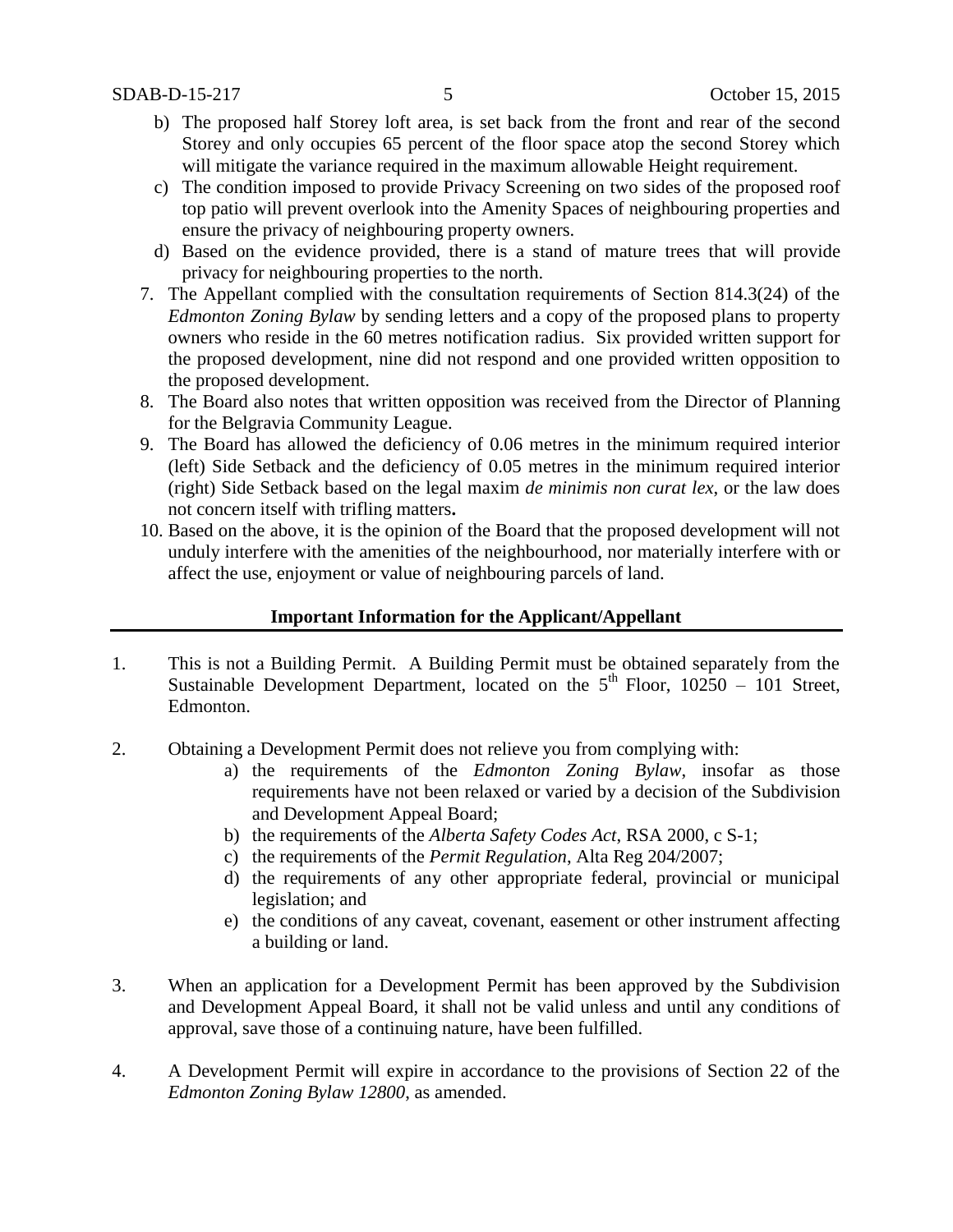- 5. This decision may be appealed to the Alberta Court of Appeal on a question of law or jurisdiction under Section 688 of the *Municipal Government Act*, RSA 2000, c M-26. If the Subdivision and Development Appeal Board is served with notice of an application for leave to appeal its decision, such notice shall operate to suspend the Development Permit.
- 6. When a decision on a Development Permit application has been rendered by the Subdivision and Development Appeal Board, the enforcement of that decision is carried out by the Sustainable Development Department, located on the 5th Floor, 10250 – 101 Street, Edmonton.

*NOTE: The City of Edmonton does not conduct independent environmental checks of land within the City. If you are concerned about the stability of this property for any purpose, you should conduct your own tests and reviews. The City of Edmonton, when issuing a development permit, makes no representations and offers no warranties as to the suitability of the property for any purpose or as to the presence or absence of any environmental contaminants on the property.*

Wington Titl

Mr. W. Tuttle, Presiding Officer Subdivision and Development Appeal Board

c.c.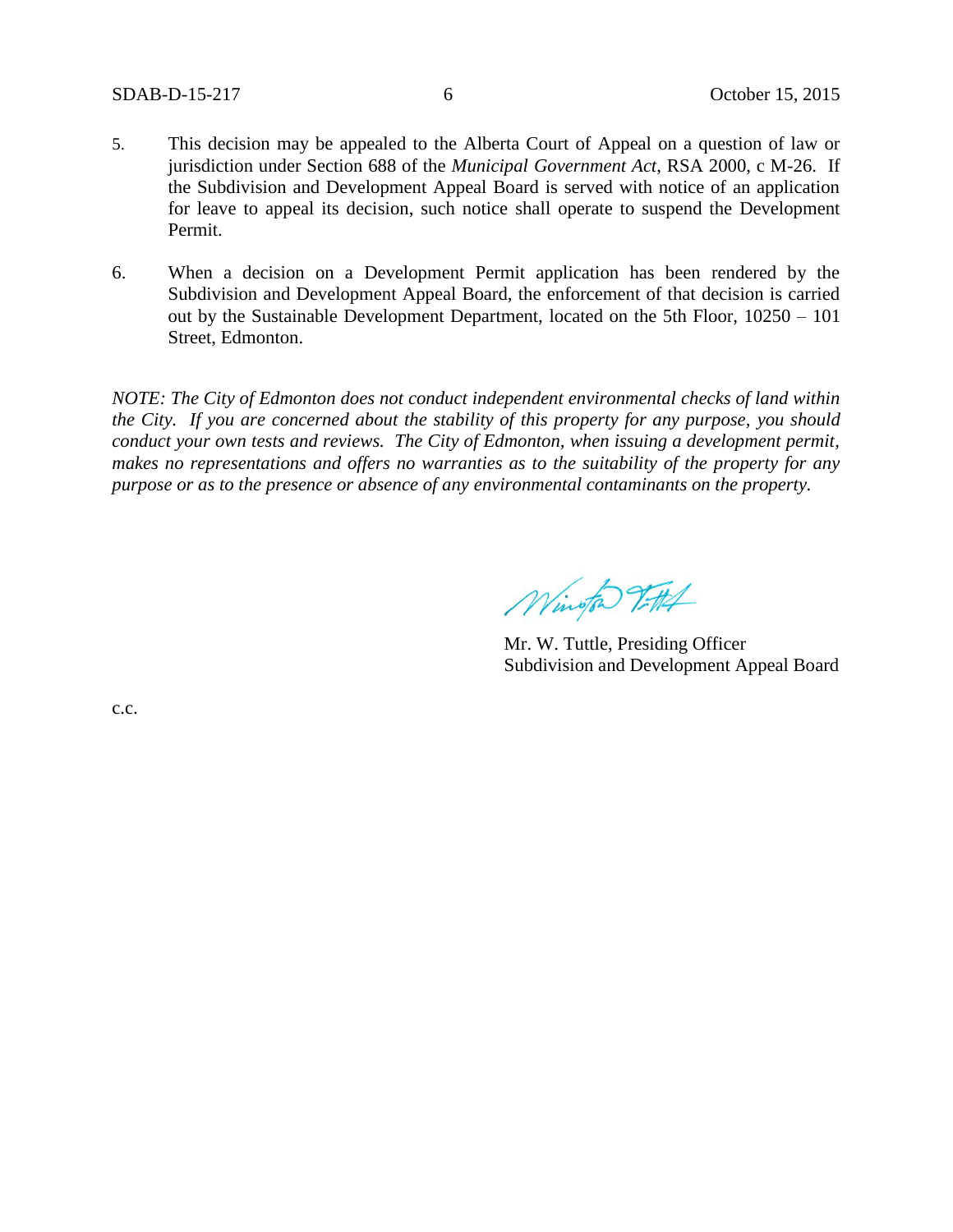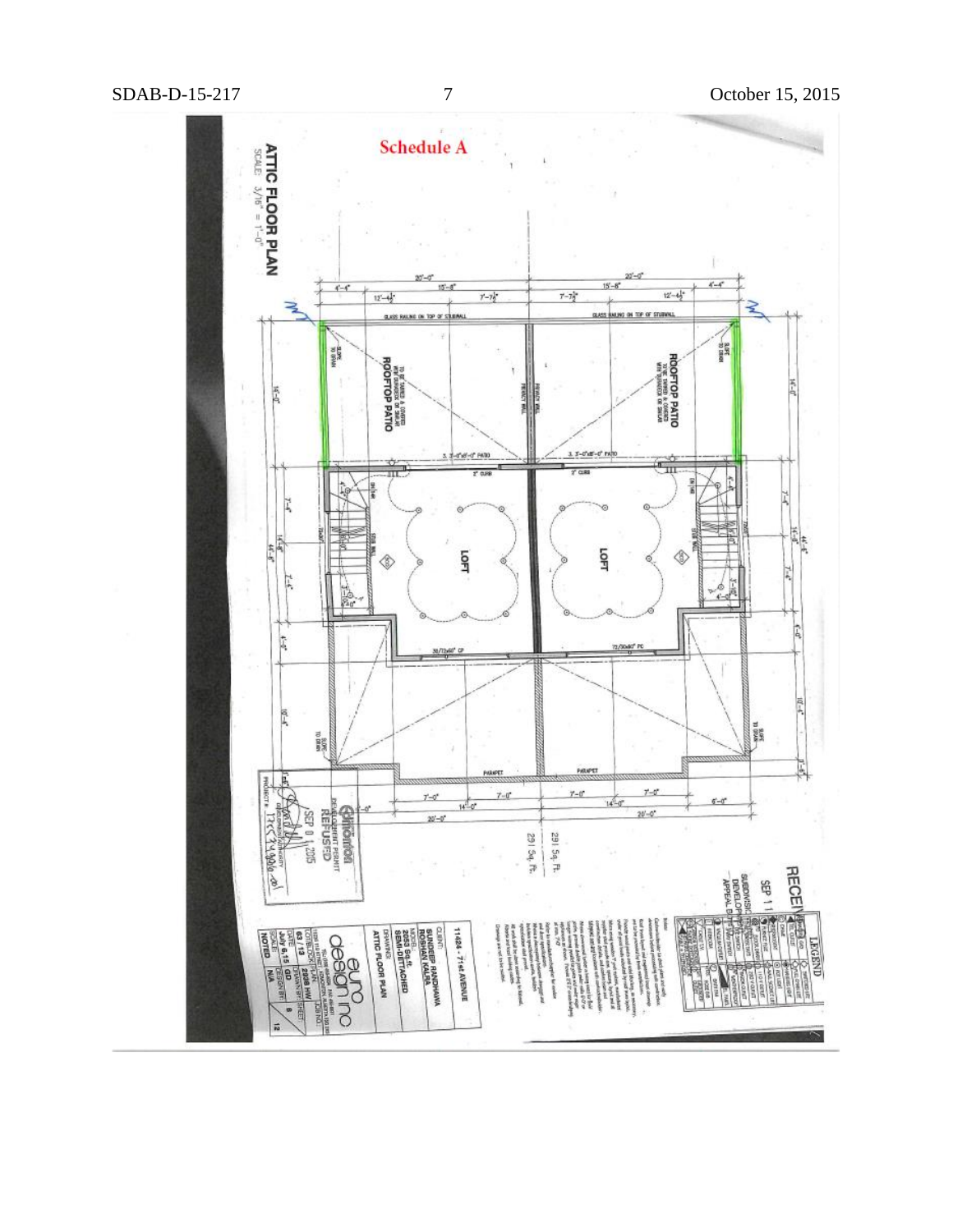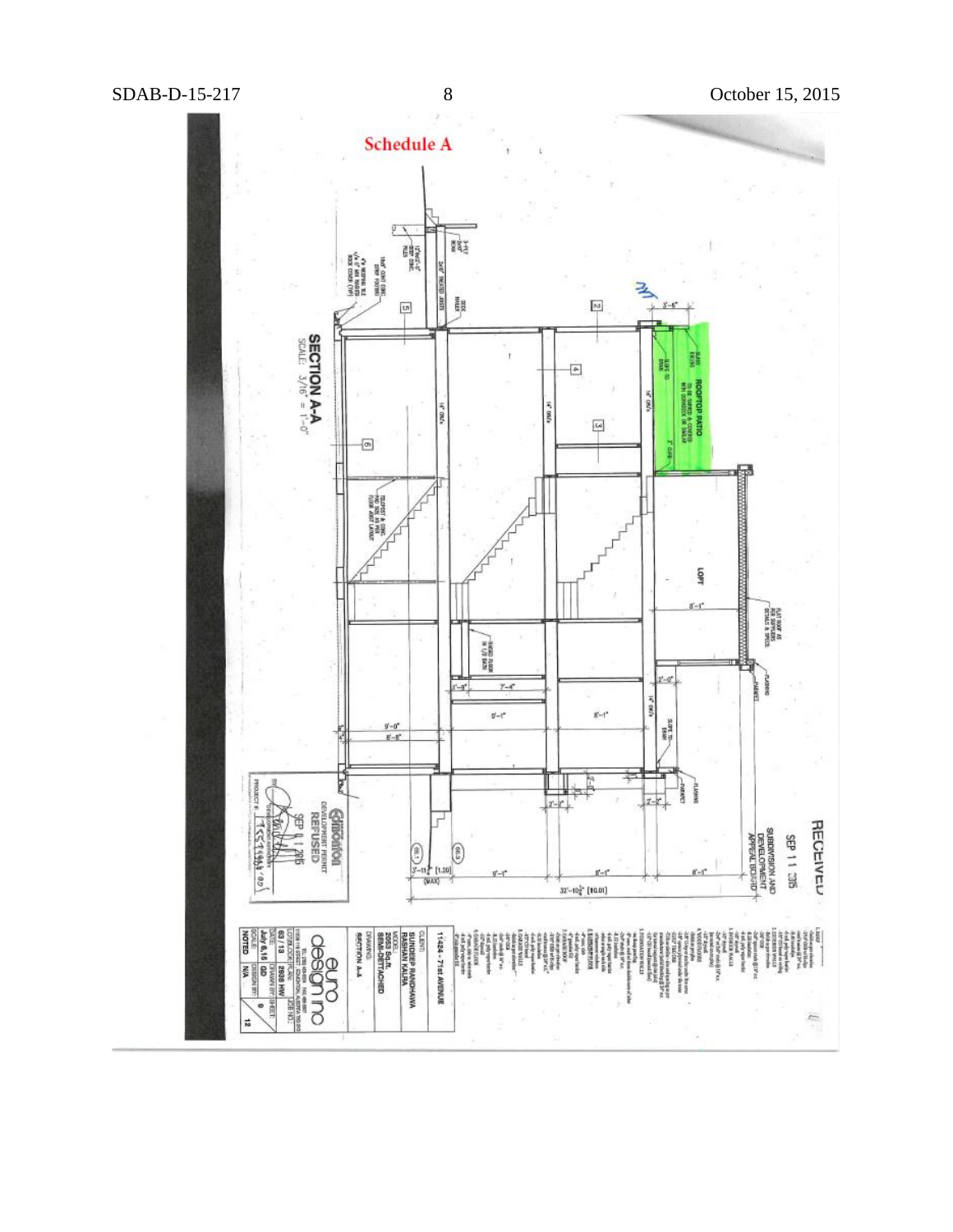# *Edmonton Subdivision and Development Appeal Board*

Churchill Building 10019 - 103 Avenue NW Edmonton, AB T5J 0G9 Phone: 780-496-6079 Fax: 780-577-3537 Email: sdab@edmonton.ca<br>Web: www.edmonton.ca Web: www.edmontonsdab.ca

Date: October 15, 2015 Project Number: 164197540-001 File Number: SDAB-D-15-218

# **Notice of Decision**

This appeal dated September 3, 2015, from the decision of the Development Authority for permission to:

Construct a Restaurant (376 sq.m. of Public Space; including outdoor patio)

On Plan 1421576 Blk 25 Lot 4, located at 4303 - 167 Avenue NW, was heard by the Subdivision and Development Appeal Board on September 30, 2015.

## **Summary of Hearing:**

At the outset of the appeal hearing, the Presiding Officer confirmed with the parties in attendance that there was no opposition to the composition of the panel.

The appeal was filed on time, in accordance with Section 686 of the *Municipal Government Act*, RSA 2000, c M-26.

The Board heard an appeal of the decision of the Development Authority to refuse an application to construct a Restaurant (376 sq.m. of Public Space; including outdoor patio), located at 4303 – 167 Avenue NW. The subject Site is zoned CB2 General Business Zone and is within the Brintnell Neighbourhood Structure Plan and the Pilot Sound Area Structure Plan.

The development permit application was refused for the following reasons:

- 1) the proposed Restaurant is on a Site that is adjacent to a Site zoned residential and therefore does not comply with the locational criteria for the proposed Use; and
- 2) a deficiency in the minimum required number of parking spaces.

Prior to the hearing, the Board received the following information, copies of which are on file:

- A written submission from the Development Authority dated September 21, 2015;
- A written submission from Legal Counsel for the Appellant dated September 28, 2015;
- An online response from an affected property owner who resides within the 60 metre notification radius in support of the proposed development; and
- A copy of the Britnell Neighbourhood Structure Plan and the Pilot Sound Area Structure Plan.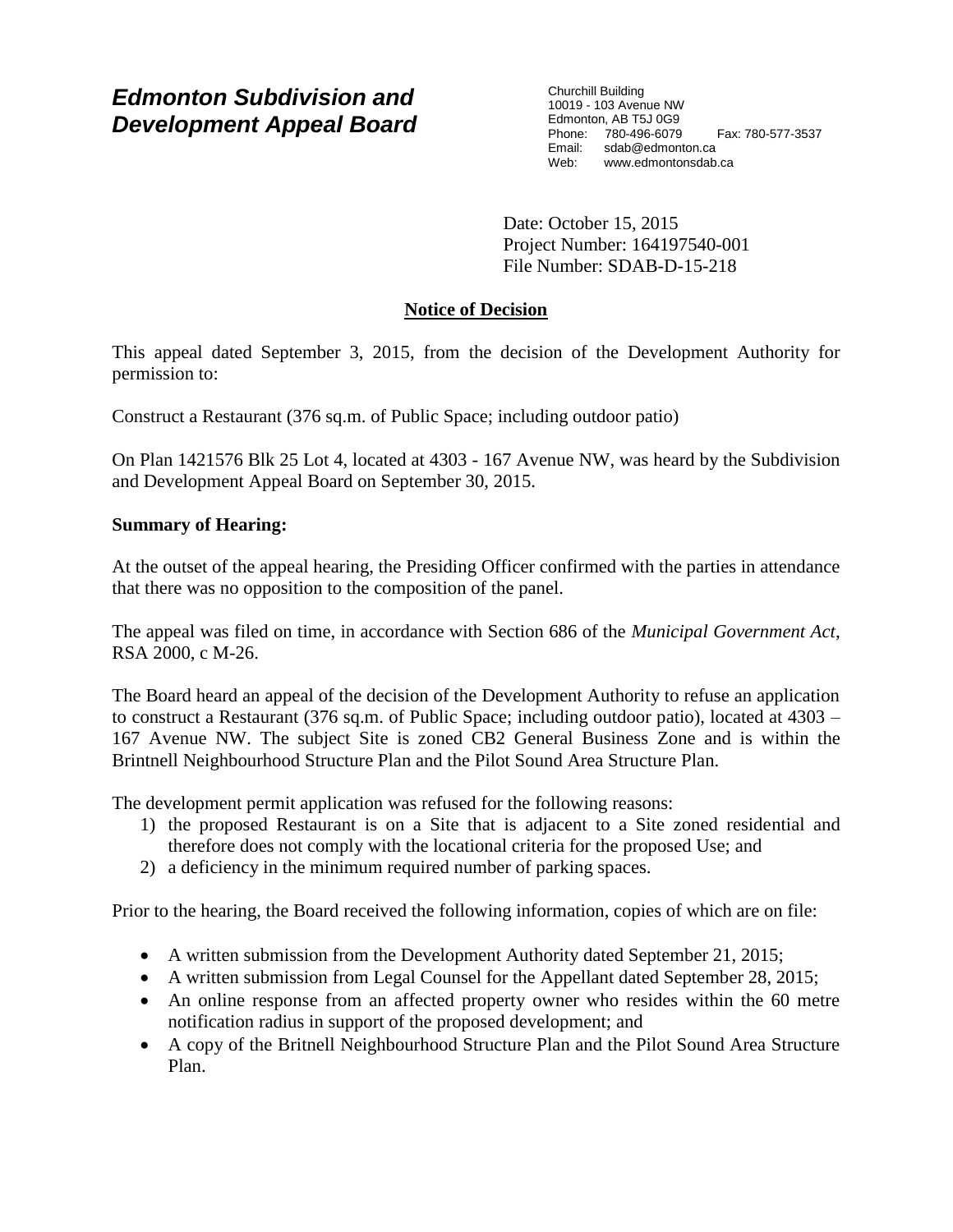The Board heard from Ms. Janice Agrios, Legal Counsel for the Applicant and Mr. Dave Hawkins, representative of the owners group. Ms. Agrios referenced her written submission and provided the following information in support of the appeal:

- 1. The Applicant has agreed to provide additional parking so the only issue before the Board is the locational criteria.
- 2. Ms. Agrios provided a history and background information about the subject Site which was originally zoned CSC.
- 3. She reviewed the submitted photographs and provided context and comment with respect to surrounding land uses.
- 4. She referenced the Site plan and specifically noted that the proposed Restaurant is located in the centre of the northern boundary of the subject Site, which is farthest away from the adjacent RA7 residential site. There are also other buildings on the Site which will buffer the Restaurant from the RA7 and RF5 Sites.
- 5. Transportation Services support the proposed development as did the Development Officer, despite the locational criteria.
- 6. Section 7.4(45) of the *Edmonton Zoning Bylaw* defines a Restaurant as a "development where the primary purpose of the facility is the sale of prepared foods and beverages to the public, for consumption within the premises or off the Site. Minors are never prohibited from any portion of the establishment at any time during the hours of operation. This Use class typically has a varied menu, with a fully equipped kitchen and preparation area, and includes fast food and family restaurants."
- 7. Section 340.3(31) states: "Restaurants, *for more than 200 occupants and 240 m<sup>2</sup> of Public Space, provided the Site is not adjacent to or across a lane from a Site zoned residential*" [emphasis added] is a Discretionary Use. The Development Officer interpreted the latter portion of the provision regarding size and locational criteria as forming a part of the Restaurants Use Class. Ms Agrios disagreed with this interpretation: it was her opinion that the requirements regarding size and locational criteria are more properly characterized as development regulations.
- 8. It was her opinion that the portion of Section 340.3(31) pertaining to size and locational criteria is a regulation, much like the separation distance requirements for Liquor Stores that can be varied by the Development Authority and the Board.
- 9. It was her opinion and that of the Development Authority that the proposed development is in keeping with Section 340.1, the General Purpose of the CB2 General Business Zone "to provide for businesses that require large Sites and a location with good visibility and accessibility along, or adjacent to, major public roadways."
- 10. She referenced photographs of similar sized Restaurants that have less separation distance and no buffers to adjacent residential RA7 sites.
- 11. None of the adjacent property owners oppose the proposed development.
- 12. If this site was zoned CSC Shopping Centre Zone, there would be no locational criteria.

Ms. Agrios provided the following responses to questions:

1. The proposed Restaurant is similar in size to the Original Joes Restaurant illustrated in one of the submitted photographs.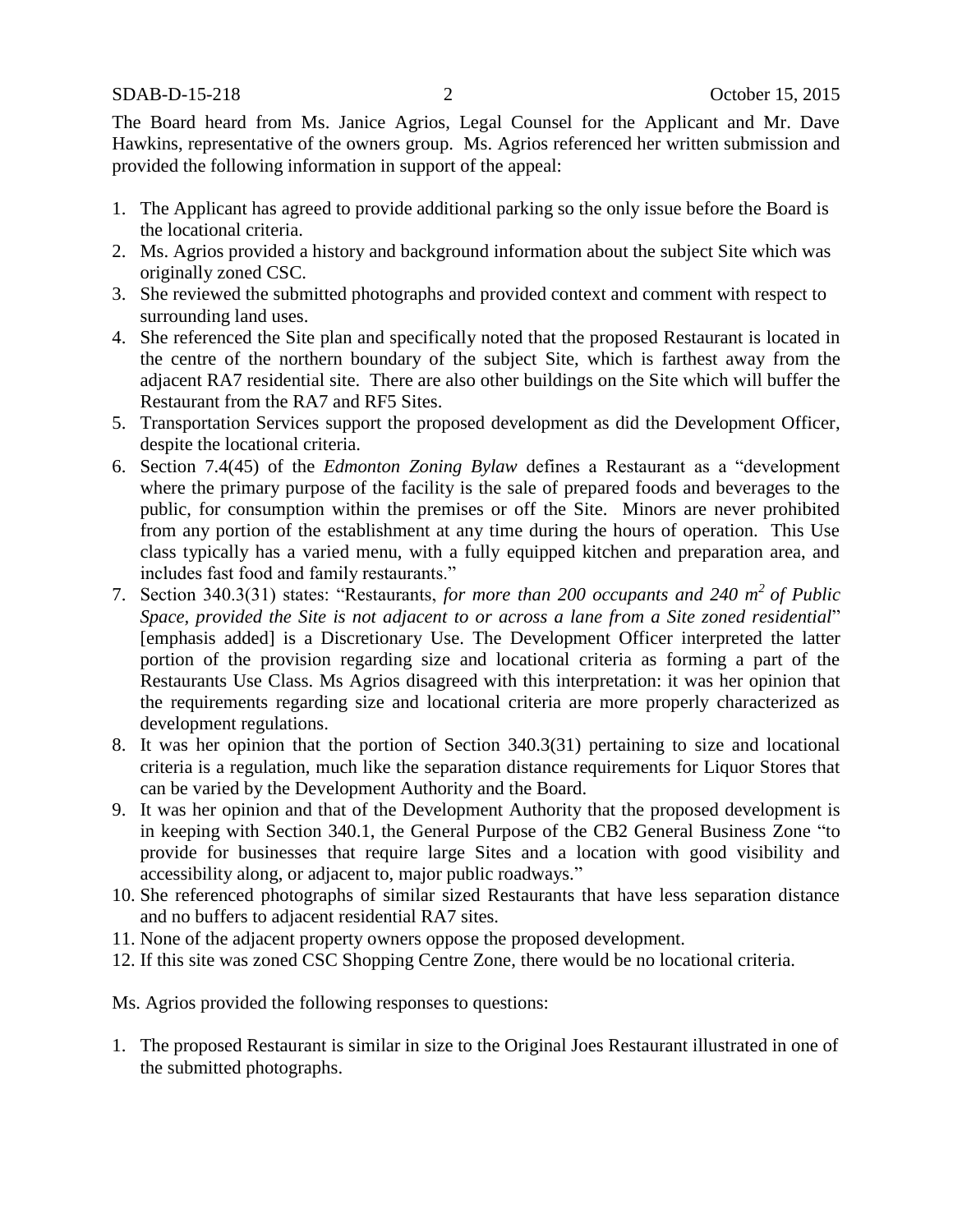- 2. She reiterated her opinion that the locational requirements are regulations and not part of the Use Class.
- 3. The proposed outdoor patio is approximately 60 square metres in size.
- 4. It had to be included in the calculation of the minimum required number of Parking spaces even though it will not be used during the winter months.
- 5. Pursuant to Section 48 of the *Edmonton Zoning Bylaw*, Separation Space is a regulation that can be varied.
- 6. The owner prefers not to reduce the size of the proposed Restaurant because it was their opinion that the merits of the appeal are sufficient to grant the required variance for this location.
- 7. She could not confirm whether or not a change in design would impact occupancy loads.

The Board then heard from Mr. Paul Kowal, representing the Sustainable Development Department, who provided the following responses to questions:

- 1. He was advised by their Legal Counsel that the locational criteria for a proposed Restaurant of this size is considered part of the Use Class under Section 340.3(31).
- 2. One of the reasons stated was to address the impact of noise on nearby residential properties.
- 3. This decision is not site Specific but applies to all similar developments.
- 4. The Applicant has complied with the Parking requirements and the proposed development is in keeping with the General Purpose of the CB2 General Business Zone.
- 5. The locational requirements have not been met because of the size of the proposed Restaurant.

Ms. Agrios had nothing further to add in rebuttal.

## **Decision:**

The appeal is **ALLOWED** and the decision of the Development Authority is **REVOKED**. The development is **GRANTED** as applied for to the Development Authority.

In granting the development the following variance to the *Edmonton Zoning Bylaw* is allowed:

The Board has waived the requirements of Section 340.3(31) of the *Edmonton Zoning Bylaw* to allow a Restaurant for more than 200 occupants and 240 square metres of Public Space on a Site that is adjacent to or across a lane from a Site zoned residential.

## **Reasons for Decision:**

The Board finds the following:

- 1. The proposed Restaurant is a Discretionary Use in the CB2 General Business Zone.
- 2. The Board has waived the requirements of Section 340.3(31) of the *Edmonton Zoning Bylaw* for the following reasons:
	- a) The Board agrees with Legal Counsel for the Applicant that the locational requirements contained in Section 340.3(31) are not part of the Use Class but are regulations that can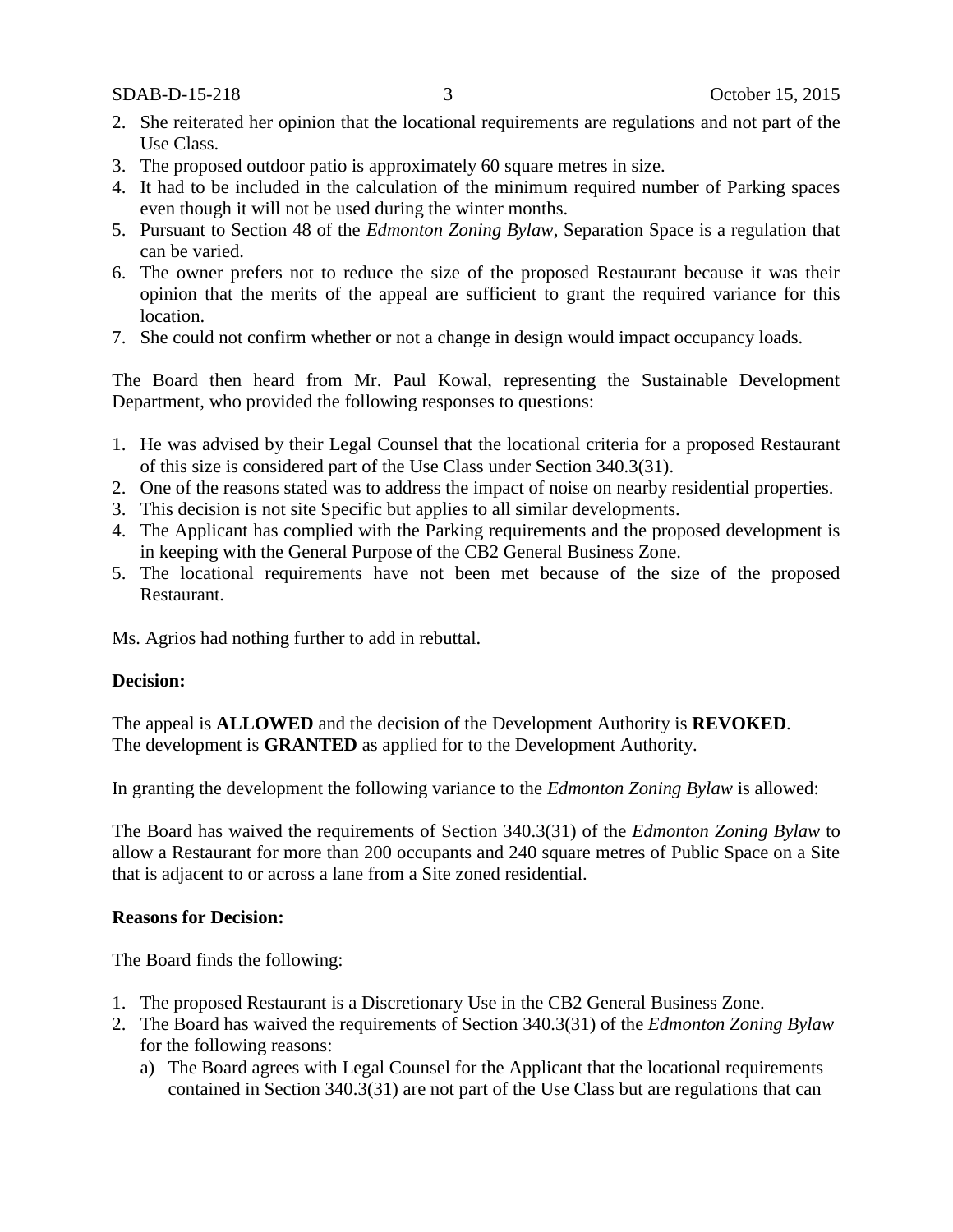be varied by the Board in accordance with s 687(3)(d) of the *Municipal Government Act.*  This is especially true given the reference in the present case in Bylaw 16224 is included only in the recitals/headings of same. Furthermore, the Board accepts counsel's reference to Mr. Laux's text, *Planning Law and Practice in Alberta,* 3d ed at s 12.5(2)(b), p 12-15: "Occasionally the drafting is such that a development standard is grammatically attached to the listed use provision, giving the impression that the provision as a whole deals with use. However, the form of drafting is not determinative."

- b) The subject Site is located on a major arterial roadway and the proposed Restaurant has been sited on the northern most boundary of the Site which is furthest away from the adjacent residential zone.
- c) Based the evidence provided, other buildings on the site buffer the proposed Restaurant from the adjacent RA7 Zone. In fact, the photographs illustrate that there will be more separation distance between the proposed Restaurant and the RA7 Zone than an existing Restaurant on the site and the adjacent residential zone.
- d) This Site has always been zoned for commercial development and the proposed Restaurant is part of a commercial strip.
- e) Seven Letters of support from affected property owners were submitted by the Appellant and one on-line response from an affected property owner who resides within the 60 metre notification radius was received.
- f) There were no letters of objection and no one appeared in opposition to the proposed development.
- 3. Based on the evidence provided, 13 additional Parking spaces will be provided to comply with the minimum required number of Parking spaces, pursuant to Section 24 of Schedule 1(A) under Section 54.2 of the *Edmonton Zoning Bylaw*.
- 4. Based on the above, it is the opinion of the Board that the proposed development will not unduly interfere with the amenities of the neighbourhood, nor materially interfere with or affect the use, enjoyment or value of neighbouring parcels of land.

## **Important Information for the Applicant/Appellant**

- 1. This is not a Building Permit. A Building Permit must be obtained separately from the Sustainable Development Department, located on the  $5<sup>th</sup>$  Floor, 10250 – 101 Street, Edmonton.
- 2. Obtaining a Development Permit does not relieve you from complying with:
	- a) the requirements of the *Edmonton Zoning Bylaw*, insofar as those requirements have not been relaxed or varied by a decision of the Subdivision and Development Appeal Board;
	- b) the requirements of the *Alberta Safety Codes Act*, RSA 2000, c S-1;
	- c) the requirements of the *Permit Regulation*, Alta Reg 204/2007;
	- d) the requirements of any other appropriate federal, provincial or municipal legislation; and
	- e) the conditions of any caveat, covenant, easement or other instrument affecting a building or land.